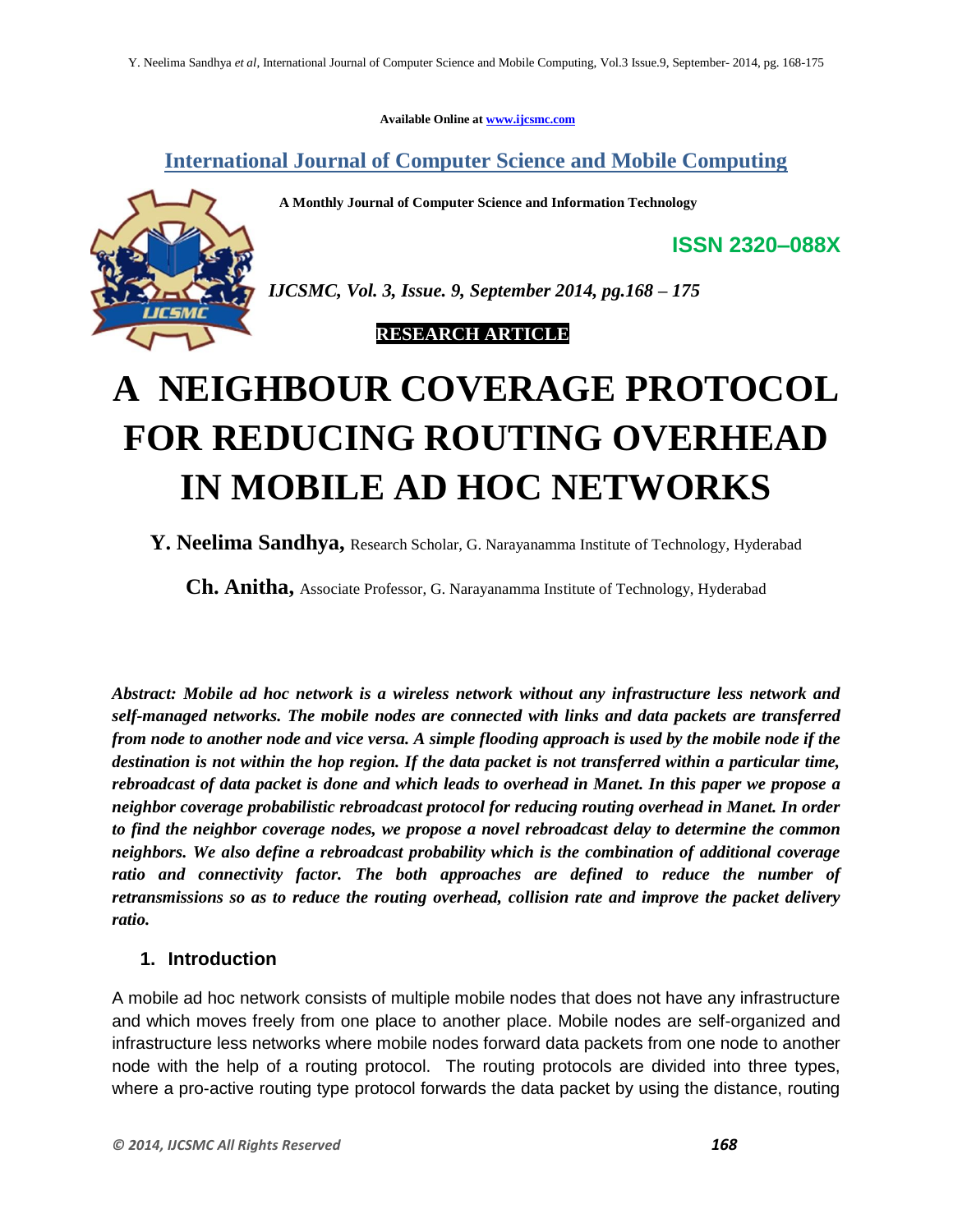table, link cost table and retransmission table [1]. DSDV and WRP are the best Pro-active routing protocols. The Re-active routing type protocols [2] forwards the data packet without knowing the destination address and uses a simple flooding concept. A node discovery and route response approach is used to forward the packet to destination. Dynamic Source Routing and AODV are the best Reactive routing protocols. And the last hybrid routing protocols are the combination of both pro-active and reactive approach, where in order to find the destination node it acts as Globally pro-active approach [3] and to forward the packet it uses Locally Reactive approach. Zone Routing protocol and Link Reversal routing is the best Hybrid Routing protocol [4]. Williams and camp [5] categorized broadcasting protocols are categorized into four types: "simple flooding, probability based methods, area based methods and neighbor knowledge methods." Zhag [6] described that performance of neighbor knowledge is better than are based method and area based method is better than probability based method. A neighbor coverage probabilistic rebroadcast protocol (NCPR) is used to exploit the neighbor coverage knowledge [7]. A rebroadcast delay is used to determine the rebroadcast order to obtain more accurate additional coverage and to keep network connectivity, reduce redundant transmissions with a connectivity factor. A combination of the additional coverage ratio and connectivity factor is used to calculate Rebroadcast probability for reducing the number of rebroadcasts of Route Request packet (RREQ) to improve routing performance.

The main Contributions of the paper are:

- i. Calculate Rebroadcast Delay to determine the forwarding order. The node which has more common neighbors with previous node has lower delay. If a rebroadcast of same message is done, then a rebroadcast delay enables the information that nodes have transmitted the packet to spread to more neighbors.
- ii. A Rebroadcast probability that covers the information about the uncovered neighbor's connectivity metric and local node density to calculate the rebroadcast probability.
	- a. Additional Coverage Ratio is the number of nodes that should be covered in a single broadcast message.
	- b. Connectivity Factor is the relationship of network connectivity and number of the neighbors for a given node.

## **2. Neighbor Coverage – Based Probabilistic Rebroadcast Protocol**

The paper mainly discusses about the Rebroadcast Delay and rebroadcast probability of the proposed protocol. We generally use the RREQ packet to calculate the Rebroadcast delay, Additional coverage and connectivity factor, which generally needs one hop neighbor nodes information and their distances.

## **A. Rebroadcast Delay:**

The rebroadcast delay is used to determine the order of neighbor coverage knowledge to the nodes which receive the Route Request packet from the corresponding neighbor node. If a corresponding node which has large neighbor nodes will usually have the maximum Rebroadcast Delay. The Rebroadcast Delay is generally used to find the forwarding order.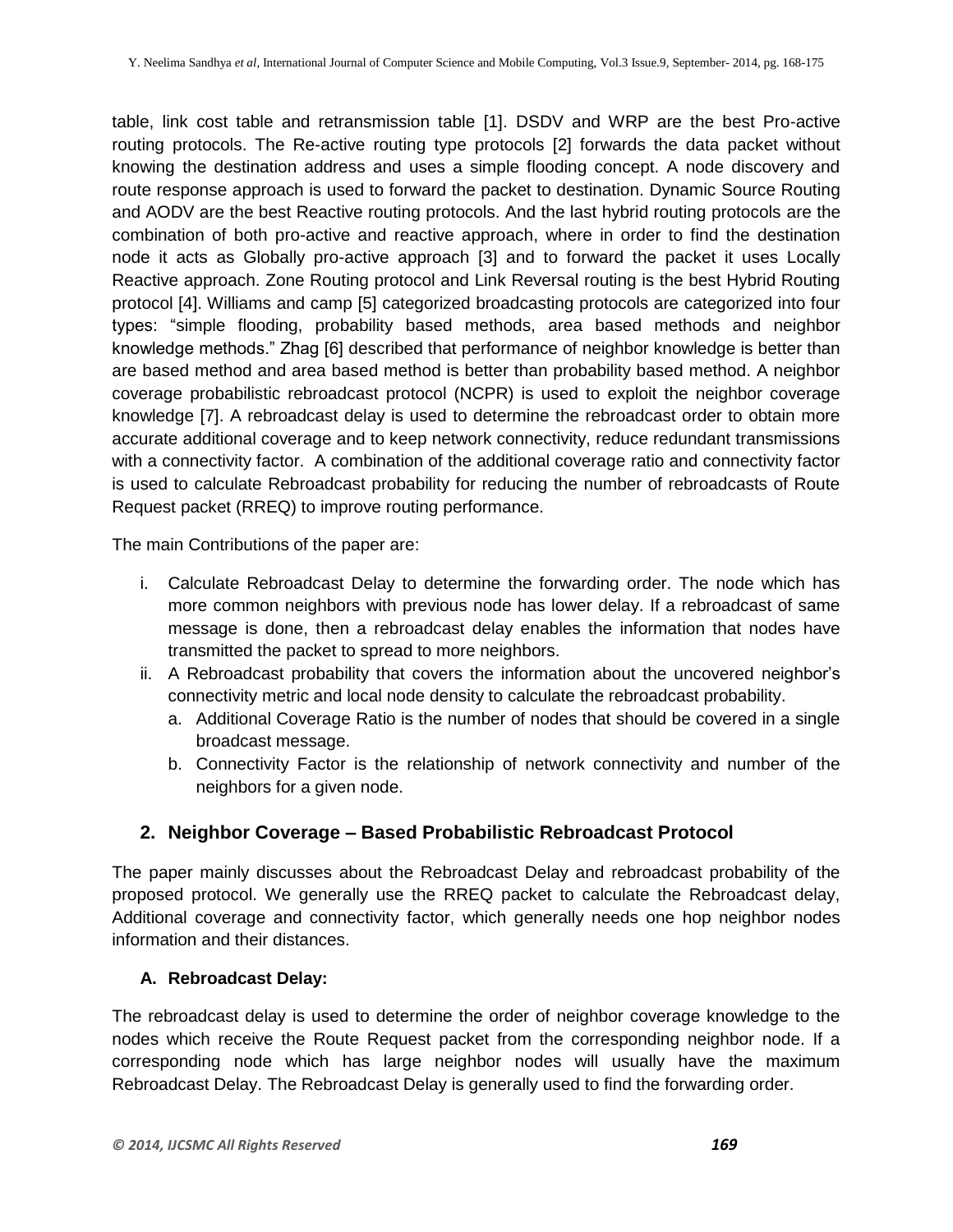For example consider a wireless network containing various nodes, where X is one of it. We also find the node  $n_x$  which has more common neighbor nodes with the previous node.

- a. At first we calculates the set of all Uncovered neighbor nodes.
- b. We also find the maximum Delay each Uncovered neighbor set.
- c. Then a Delay Ratio  $T_r(N_x)$  is calculated by node  $n_x$  and max Delay of the neighbor set.
- d. In order to sufficiently exploit the neighbor knowledge and to avoid channel collisions, each node should set a rebroadcast Delay  $T_{Delay}$  by using the Maximum Delay and Delay ratio

 $T_{delay}$  = Max Delay X  $T_r(N_x)$ 

#### **B. Neighbor knowledge and Rebroadcast Probability:**

The node which has the larger rebroadcast Delay may listen to the RREQ packet from the nodes which has lower one. For example if a node  $n_x$  receives a large number of rebroadcasting RREQ packets from a node  $n_v$ , then the receiver node  $n_x$  finds the number of duplicate RREQ packets sent by the node  $n_v$  and also finds the number of nodes that do not cover with the RREQ packets. An additional coverage ratio  $R_a$  is used to find the number of nodes additionally covered after rebroadcasting a RREQ packet. Connectivity factor  $C_f$  is used to find the number of nodes that need to receive the RREQ packet. By Comparing the connectivity factor  $C_f$  and Number of nodes covered by  $n_x$  defines weather the node  $n_x$  has to rebroadcast the RREQ packet or not. A Rebroadcast probability is used to reduce the overhead and the number of rebroadcasts of RREQ packets. A Rebroadcast Probability is calculated by combing the additional coverage and connectivity factor

- a. An Uncovered nodes set will be calculated in order to transfer the RREQ packet to all the corresponding uncovered neighbor nodes.
- b. An additional coverage ratio is the ratio of number of nodes that are additionally covered by a rebroadcast to that of total number of nodes.
- c. Connectivity factor  $C_f$  is the ratio of number of the number of nodes that need to receive the RREQ packet to that of total number of nodes.
- d. If number of node is greater than connectivity factor, then the node has to rebroadcast the RREQ packet.

 $N_x > C_f$  then node  $N_x$  has to rebroadcast the RREQ packet

- e. If number of nodes is equal to connectivity factor, then the node does not require to rebroadcast the RREQ packet.
- f. A Rebroadcast probability  $P_{\text{re}}$  is calculated by combining the additional coverage and connectivity factor.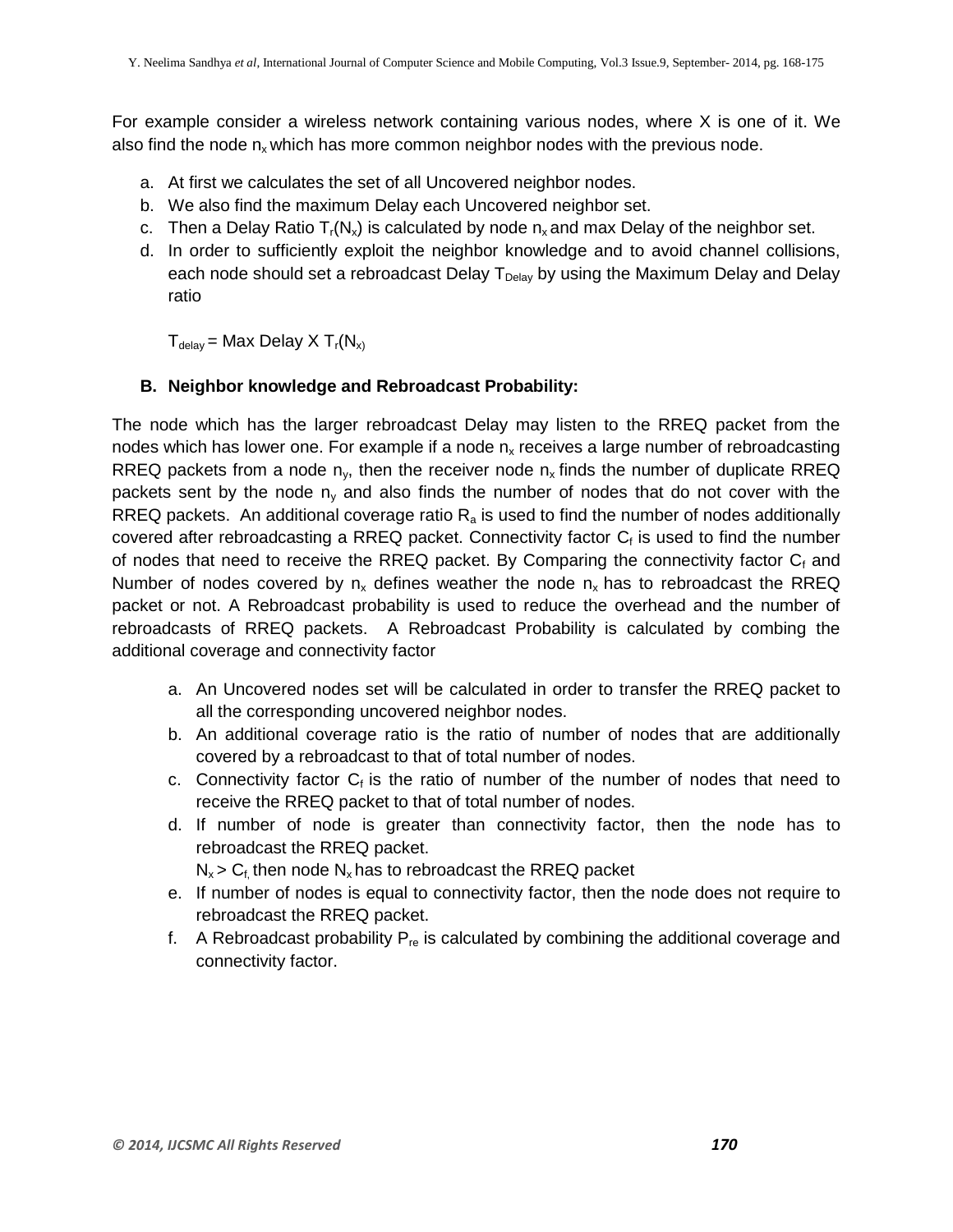# **3. Protocol Implementation**

- A base wireless network is created and data packet is forwarded from source to Destination.
- Hello packet is forwarded from one node to another node and RREQ is broadcasted in order to forward the packet from one node to another node. RERR is generally sent from destination point if a packet is dropped.
- Consider a wireless network which contains multiple nodes and a node  $N_x$  which checks for the Rebroadcast Delay and Rebroadcast probability, Node  $N_i$  which forwards the RREQ packet to node  $N_x$  when required. The following steps are to be followed:
	- 1. First check for an uncovered node set
	- 2. Calculate and identify Uncovered node first
	- 3. Calculate Delay Ratio and Maximum Delay of neighbor node set to avoid collision and overhead in the Manet.
	- 4. Calculate Rebroadcast Delay
	- 5. Set Rebroadcast Timer according to the Rebroadcast Delay.
	- 6. If node  $N_x$  receives a duplicate RREQ packet from another node  $N_i$  before additional coverage expires adjust Uncovered nodes at  $N_x$  and discard the RREQ packet from Node Nj.
	- 7. If rebroadcast timer expires then compute Rebroadcast probability  $P_{\text{re}}$ , Additional Coverage and Connectivity factor Cf.
		- a. If rebroadcast probability is zero then discard the RREQ packet.
		- b. If rebroadcast probability is one then rebroadcast the RREQ packet again.
	- 8. The node which receive the RREQ packet from node  $N_x$  can take their according to the num neighbors in the received RREQ packet:
		- a. If the num\_neighbors is positive, node substitutes its neighbor cache of node  $N_x$ according to the neighbors list in the RREQ packet
		- b. If the num neighbors is negative, the node updates its neighbor cache of node  $N<sub>x</sub>$  and deletes the deleated neighbors in the received RREQ packet
		- c. If the num\_neighbors is Zero, the node does nothing.

## **4. Simulation Environment**

NS2 simulator generates a TCL (Tool Command Language) file. On running a TCL file it results three more files, namely the first one is Terminal File which shows the status of the packet from which node the packet is forwarded and to which node the packet is delivered. The second file is NAM (Network Animator) file which is a visual display showing all the mobile nodes and how packets flow along the network. The third file is the Trace File which shows all the corresponding information regarding the network and data flow.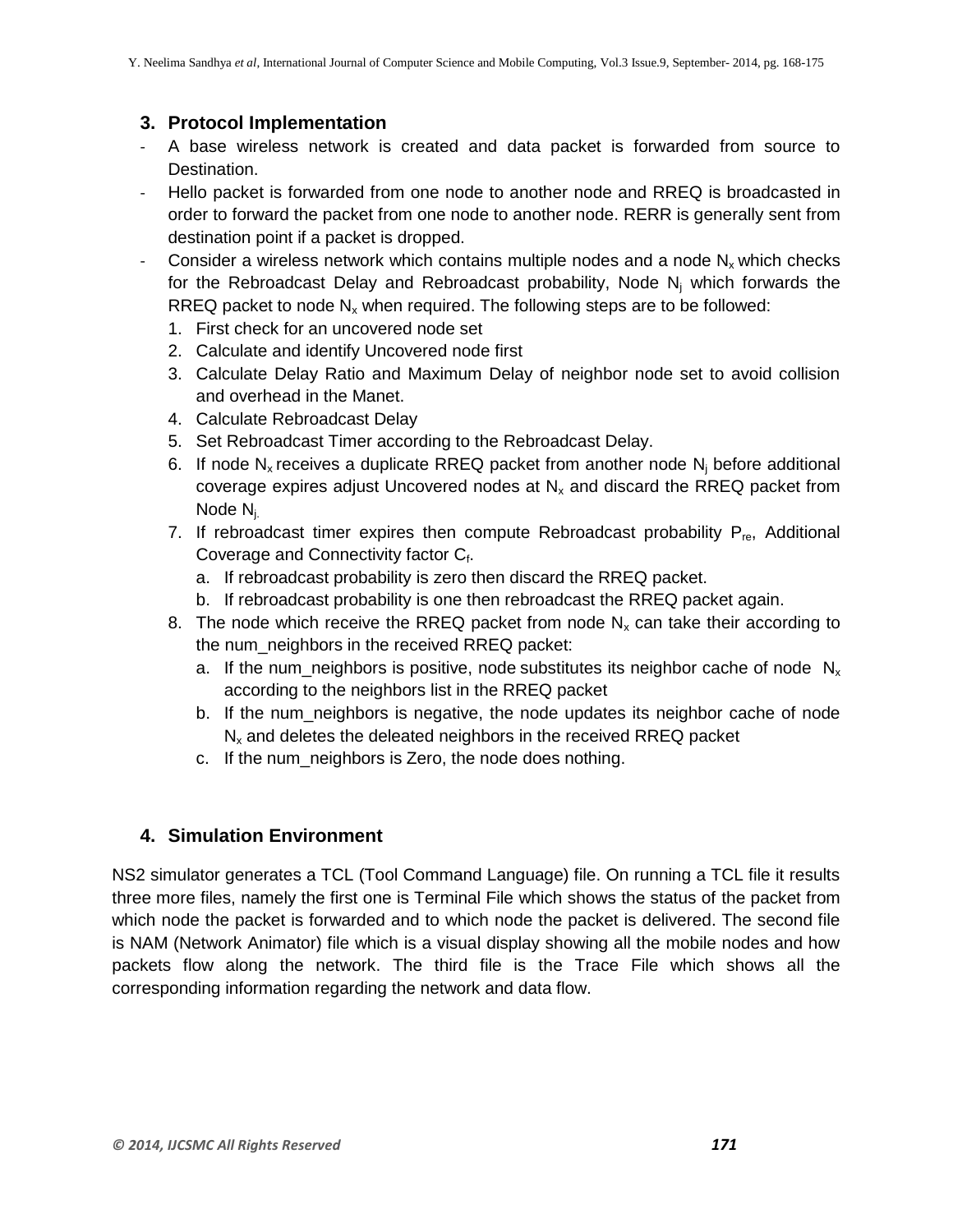| <b>PARAMETER</b>           | <b>SPECIFICATION</b>           |  |
|----------------------------|--------------------------------|--|
| Simulation tools used      | NS2 Network Simulator NS 2.35  |  |
| <b>Simulation Time</b>     | 10s, 20s                       |  |
| Number of nodes            | 10,20,40,60,100                |  |
| <b>Transmission Range</b>  | 250 <sub>m</sub>               |  |
| Maximum Speed              | $0 - 22$ m/s                   |  |
| <b>Application Traffic</b> | <b>CBR</b> [constant Bit Rate] |  |
| <b>Packet Size</b>         | 512 bytes                      |  |
| Protocol                   | AODV, Neighbor cover Protocol  |  |
| <b>Node Mobility Model</b> | 8 Pkts/s                       |  |

## **TABLE: SIMULATION PARAMETERS**

A wireless ad hoc network is created and a node which has more number of neighbor nodes is chosen. Then a uncovered node set is determined to that particular node. A rebroadcast delay to determine rebroadcast order and connectivity factor to number of nodes that requires RREQ packet to be covered. The Rebroadcast probability is calculated and graphs are plotted for Neighbor packet delivery ratio, neighbor Delay, Neighbor collision rate.

## **5. Performance of Packet Delivery with AODV and Neighbor Cover Protocol**

In the experiment analysis, when two protocols are compared, we use the average method to calculate and compare their performances. We plan to simulate the network with an AODV protocol and Neighbor coverage protocol simulation.

The packet Delivery ratio decreases with Aodv simulation when compared to that of Neighbor protocol simulation packet delivery ratio increases. And the comparison simulation table and Graph is shown in Figure 1: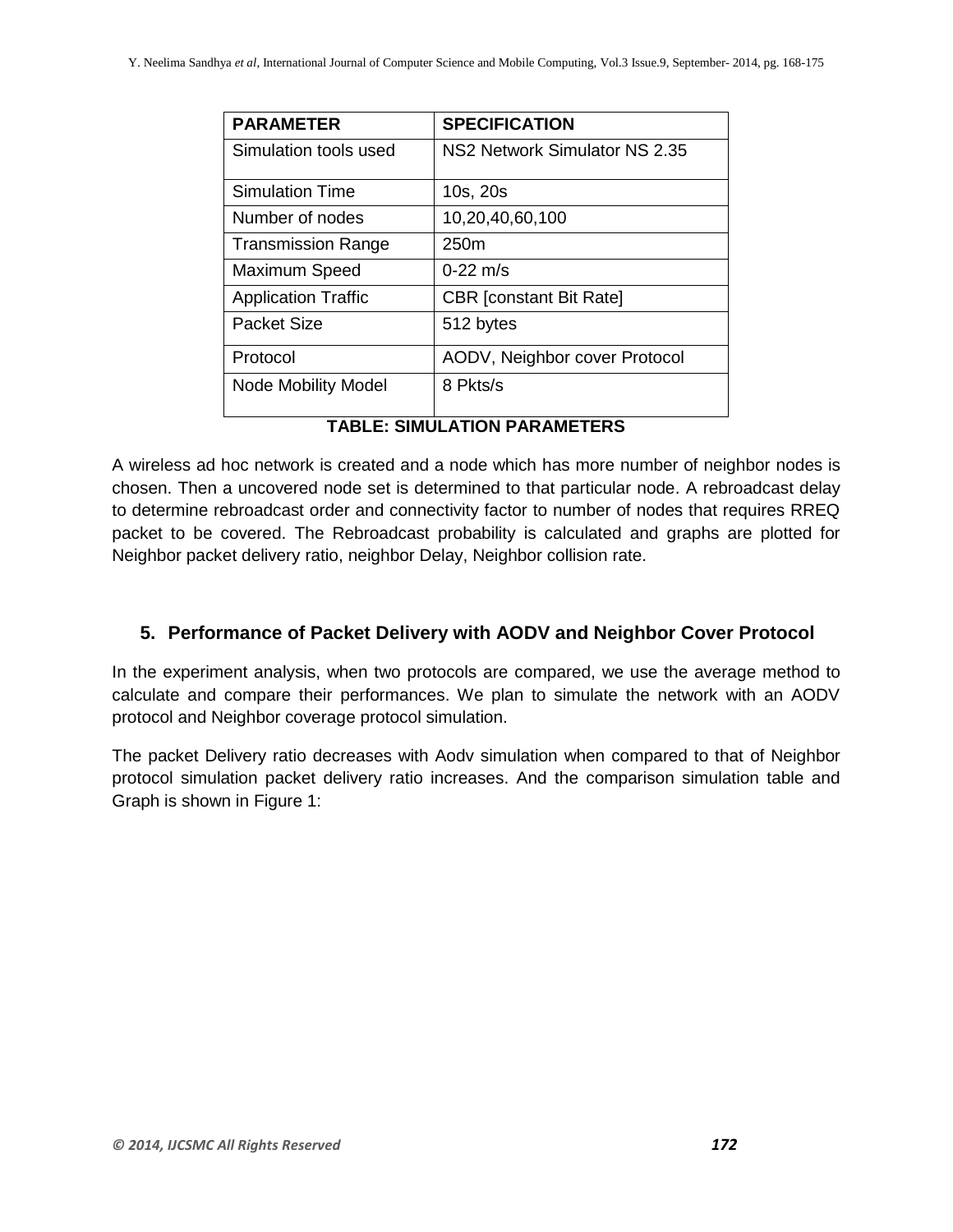Y. Neelima Sandhya *et al*, International Journal of Computer Science and Mobile Computing, Vol.3 Issue.9, September- 2014, pg. 168-175



Graph 1: Comparison of Packet Delivery with AODV and Neighbor cover protocol

## **Performance of neighbor Delay with AODV and Neighbor cover protocol:**

The neighbor delay reduces in AODV when compared to that neighbor cover protocol and the simulation graph is shown in Graph 2.



Graph 2: Performance of Neighbor delay with AODV and Neighbor Cover protocol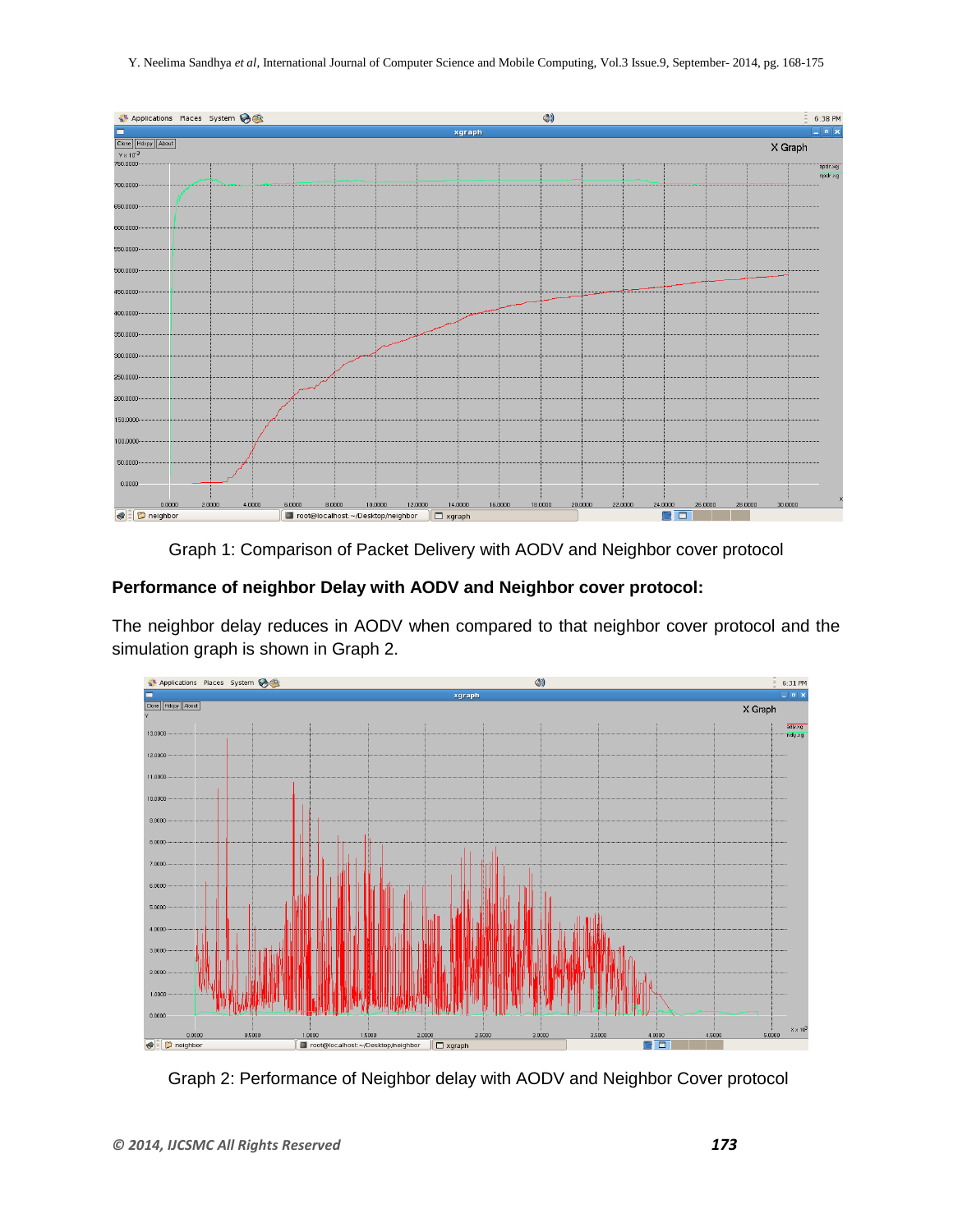#### **Performance of collision rate with AODV and Neighbor collision rate:**

The collision rate is more in AODV simulation environment when compared to Neighbor cover protocol it is less. And the comparison graph is shown:



Graph 3: Comparison of Collision rate with AODV and Neighbor cover protocol.

## **6. Results**

The packet delivery ratio, neighbor delay and collision rate with AODV and neighbor cover protocol is calculated where the neighbor cover protocol reduces overhead and collision rate, improves the packet Delivery.

| S.no                   | Parameter             | <b>AODV</b> | Neighbor Coverage protocol |
|------------------------|-----------------------|-------------|----------------------------|
|                        | Packet Delivery ratio | 80.58       | 99.35                      |
|                        | Neighbor Delay        | 916.426ms   | 71.388ms                   |
| 3                      | Collision rate        | 511693.56   | 29610.74                   |
| $\boldsymbol{\Lambda}$ | Number of collisions  | 14872       | 883                        |

## **7. Conclusion**

We propose a probabilistic rebroadcast protocol based on neighbor coverage to reduce routing overhead. The proposed protocol generates less traffic compared to flooding as it decreases the rebroadcasting of RREQ packet. The proposed protocol decreases the network collision and contention, increases the packet delivery ratio and decreases the end to end delay. We also